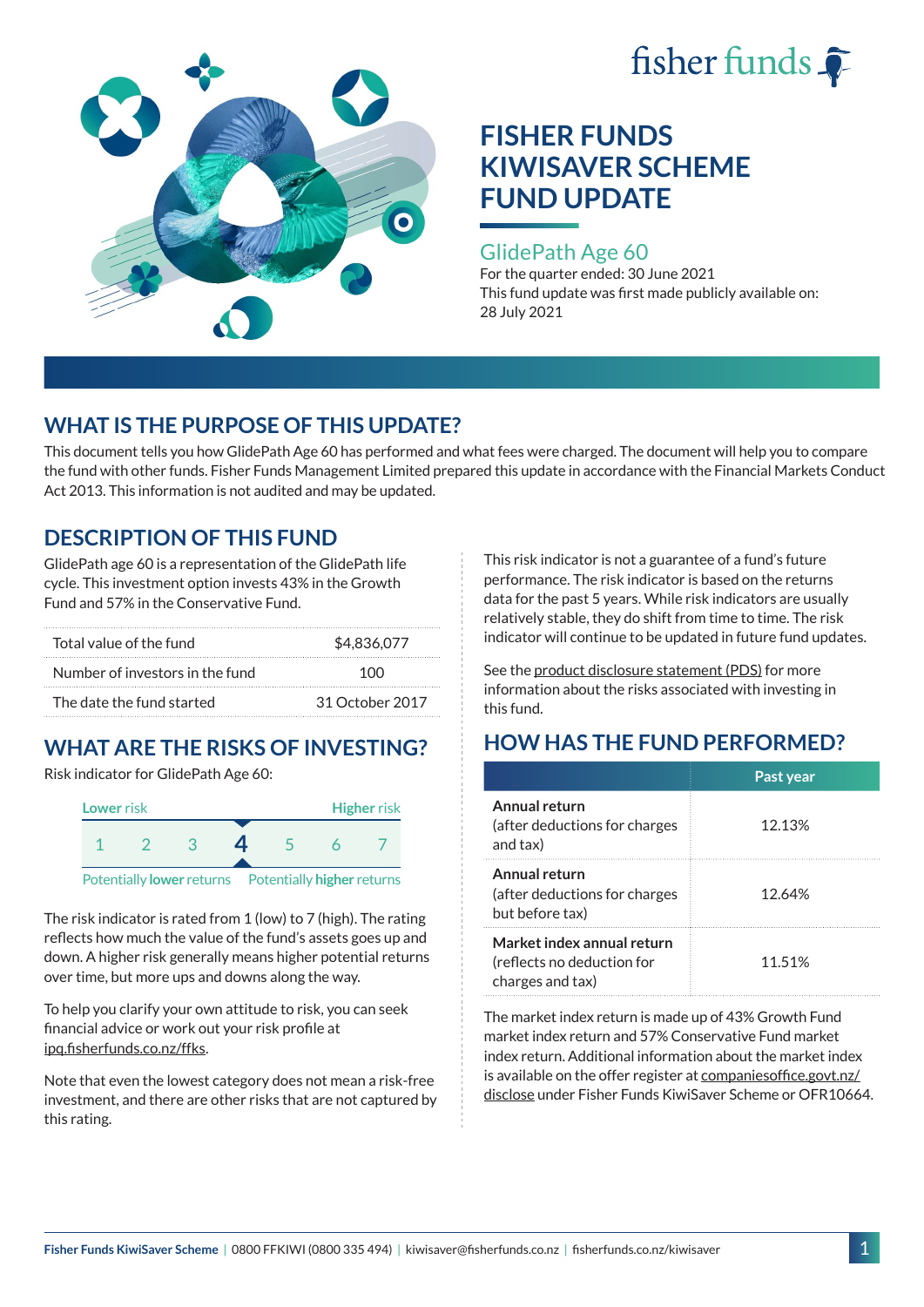## **ANNUAL RETURN GRAPH**



This shows the return after fund charges and tax for each year ending 31 March since the fund started. The last bar shows the average annual return since the fund started, up to 30 June 2021.

**Important:** This does not tell you how the fund will perform in the future.

Returns in this update are after tax at the highest prescribed investor rate (PIR) of tax for an individual New Zealand resident. Your tax may be lower. The market index return reflects no deduction for charges and tax.

#### **WHAT FEES ARE INVESTORS CHARGED?**

Investors in GlidePath Age 60 are charged fund charges that include GST. In the year to 31 March 2021 these were:

|                                                       | % of net asset value   |  |
|-------------------------------------------------------|------------------------|--|
| <b>Total fund charges</b>                             | 1.61%                  |  |
| Which are made up of:                                 |                        |  |
| <b>Total management and</b><br>administration charges | 0.97%                  |  |
| Inding:                                               |                        |  |
| Manager's basic fee                                   | 0.89%                  |  |
| Other management and<br>administration charges        | 0.08%                  |  |
| Total performance-based fees <sup>1</sup>             | 0.64%                  |  |
| Other charges:                                        | \$ amount per investor |  |
| Annual account fee                                    | \$23.40                |  |

Small differences in fees and charges can have a big impact on your investment over the long term.

#### **EXAMPLE OF HOW THIS APPLIES TO AN INVESTOR**

Sarah had \$10,000 in the fund at the start of the year and did not make any further contributions. At the end of the year, Sarah received a return after fund charges were deducted of \$1,213 (that is 12.13% of her initial \$10,000). Sarah also paid \$23.40 in other charges. This gives Sarah a total return after tax of \$1,189.60 for the year.

#### **WHAT DOES THE FUND INVEST IN? Actual investment mix**

This shows the types of assets that the fund invests in.



#### **Target investment mix**

This shows the mix of assets that the fund generally intends to invest in.